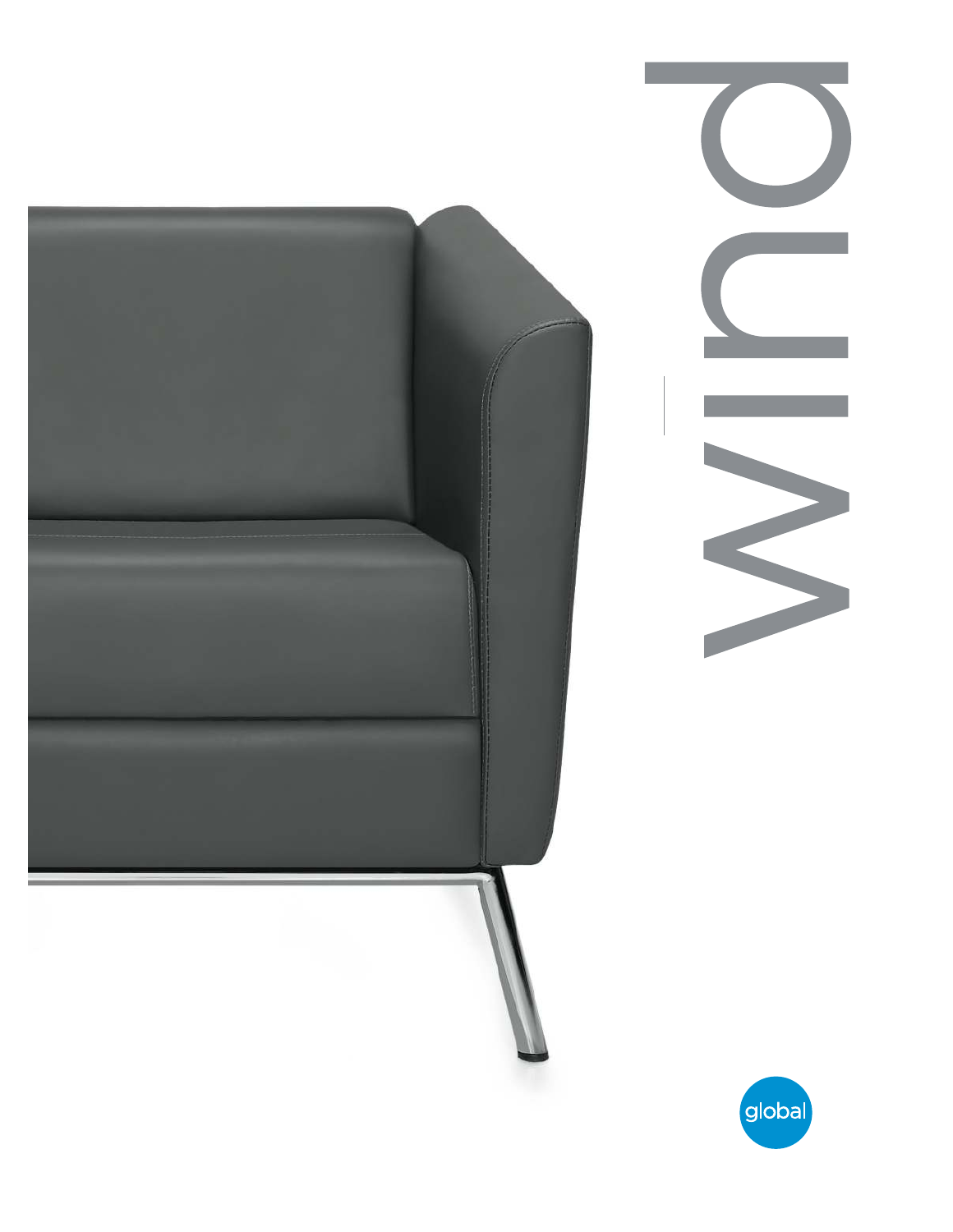## Wind", the classic lounge series with a timeless look



Classic, contemporary and refined are the words most often used to describe the Wind lounge seating series. The simple geometry and slim proportions create a relaxed and open atmosphere even when space is at a premium. Wind lounge tables complement the seating series. Matching Chrome legs support slim profile tops in square or round configurations. Table tops are available in MDF (with epoxy finishes that feature a reverse waterfall edge) or select any standard Global laminate finish with square, self edge detail.